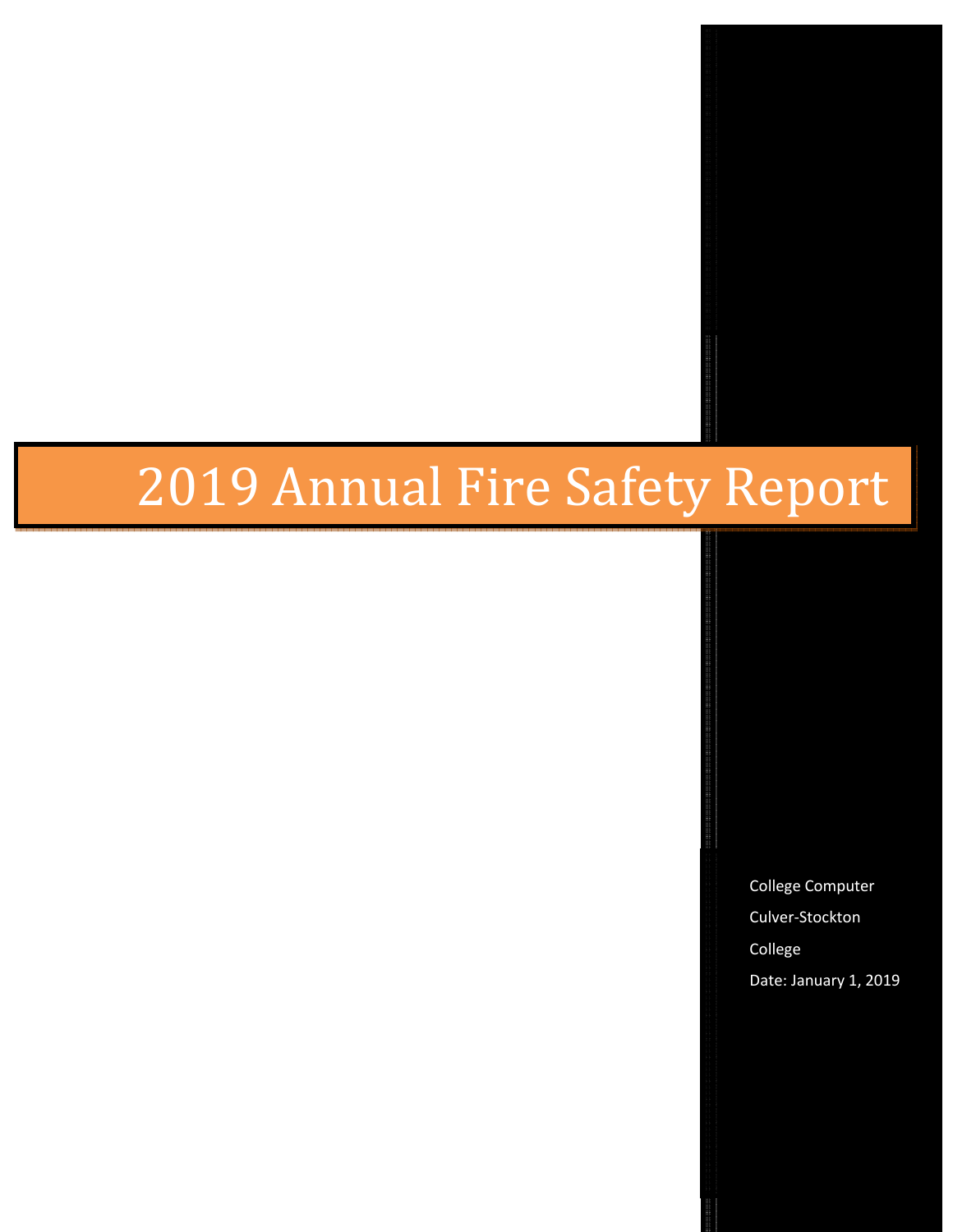## 2019 Annual Fire Safety Report

#### **Fire Statistics**

Culver-Stockton College reported no fire incidents in residence halls for the 2019 calendar year. There have been no injuries, deaths, or significant property damage due to fires in student housing.

#### **Fire Protection Systems**

Culver-Stockton College has a total of thirteen on-campus residence halls. Each facility is equipped with fire detection systems, including smoke alarms, heat detectors and pull box stations. Three of our thirteen residence halls is equipped with fire sprinklers. All fire detection and suppression systems are monitored by campus safety.

#### **Fire Evacuation Drills**

Culver-Stockton College Campus Safety conducts two fire evacuation drills a year in residence halls, one fire drill is announced and the other is unannounced. The fire activation drills are conducted by activating each individual fire alarm system in each on-campus residence hall. The fire evacuation drills are conducted at various times, one during the daytime hours and the other is conducted after dusk. Upon the completion of fire activation drills, a fire drill critique form is completed for each building. The participants are critiqued on areas of performance related to the proper evacuation of the building. At the conclusion of fire evacuation drills a Fire Evacuation Drill for Residential Facilities Summary Report is completed. This summary report is submitted to the Dean of Students and Director of Residence Life for review.

#### **Fire Safety Policies and Rules**

Culver-Stockton College fire safety regulations are intended to prevent injuries to members of the community and physical damage to facilities. Inspection and observation of fire related issues are ongoing through-out the year with an emphasis on time periods where faculty, staff and students are away from campus. Fire inspections are conducted daily by campus safety during foot and vehicle patrols and are on-going. Violations of fire safety can be considered a prohibited act of college policy and may result in sanctions, as outlined in the Blueprint. The Student Handbook (http://www.culver.edu/futurestudents/student-resources/student-handbook) can be referenced for violations of college policy. Candles and incense are not to be used in residence halls. These items present a fire hazard and also produce an odor that may disturb other residents. A number of other items are also prohibited in residence halls, they include: Hot plates, toaster ovens, halogen lamps, portable heating units, and fireworks.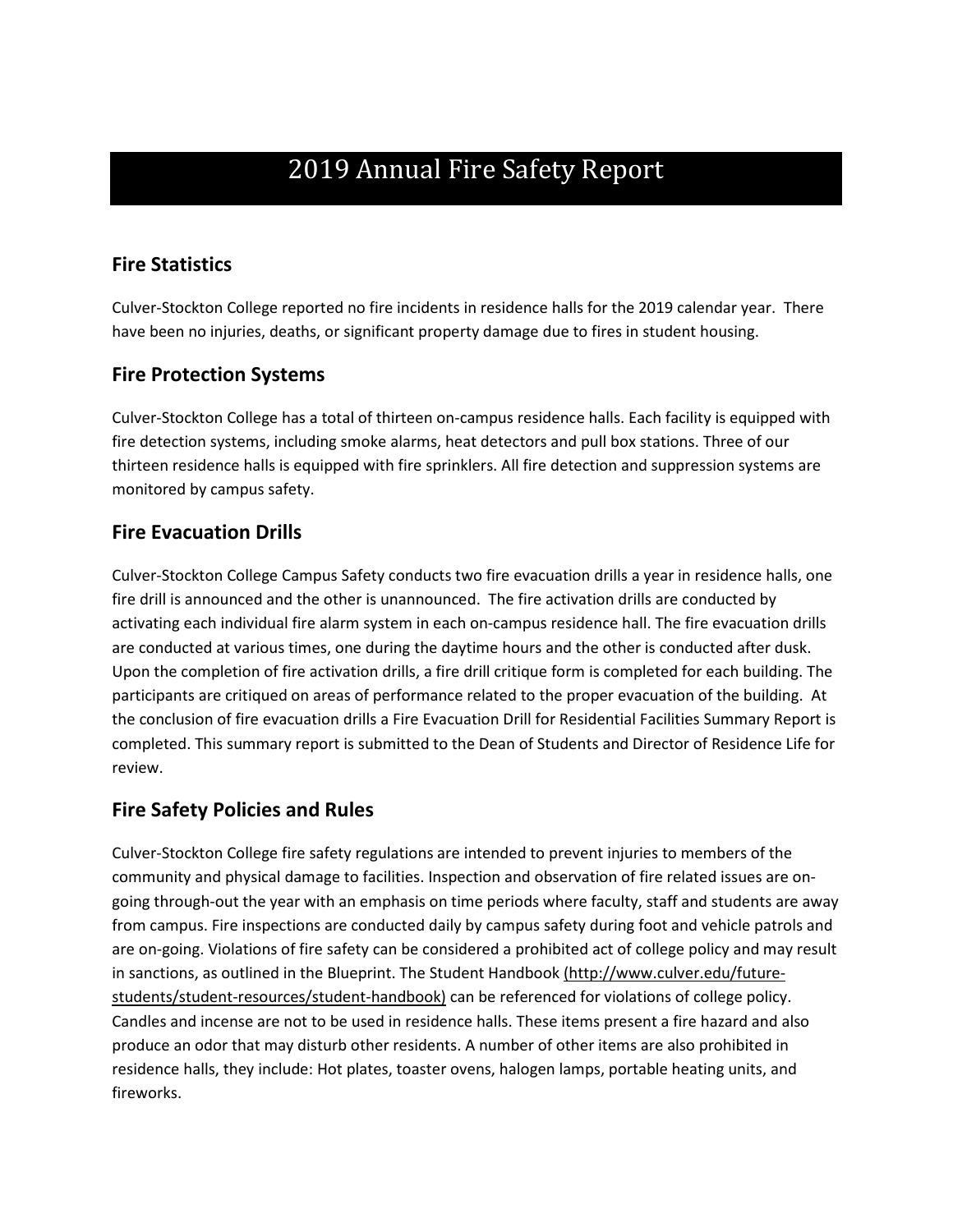There are guidelines in place for open burning on Culver-Stockton College Campus. Anyone wishing to open burn on-campus must make a special request and complete an Application for Open Burn Permit. The process of obtaining an open burn permit will provide for a safe review of materials, ignition methods and location.

All fire extinguishers and emergency lighting are inspected on a monthly basis to insure the devices are in proper working order and are available in event of a fire emergency. All fire extinguishers also receive an annual inspection by a certified fire inspection agency at the end of each calendar year.

Fire evacuation plans are reviewed annually and are provided to faculty, staff and students. The fire evacuation plan includes information on the following topics:

- Fire Emergency Identified
- Fire Emergency and Evacuation Procedures
- Emergency Contact Numbers
- Designated Meeting Locations by Building
- Emergency Evacuation of Disabled Persons
- Fire Drills
- Fire Extinguisher Use

The same fire evacuation plan is provided to Resident Directors, Resident Assistants and Peer Advisors; however, it outlines specific job responsibilities during emergency evacuation of buildings during fire emergencies.

#### **Smoking Policy**

Smoking is prohibited in all academic and residential buildings on-campus.

#### **Fire Safety Training**

Culver-Stockton College conducts fire safety training for resident and community assistants. The training topics include:

- Introduction to Fire Safety
- Smoke Room
- Fire Extinguisher Use
- Rescue Mannequin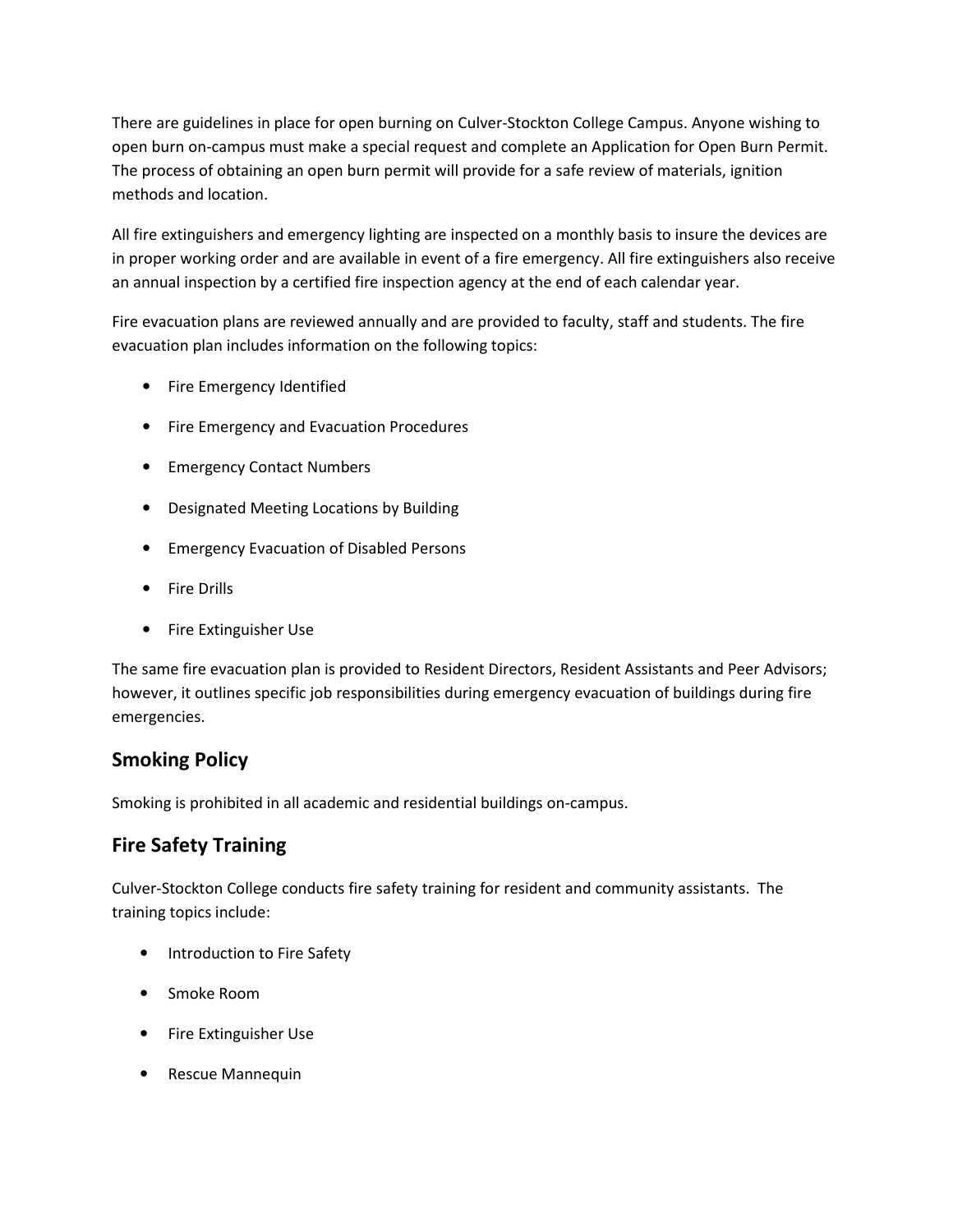- Mock Residence Hall Room Burn
- Ladder Truck Climb
- Building Evacuation Procedure
- Basic Fire Prevention

New employees receive basic fire prevention training during new employee orientation. The training topics include: Fire Extinguisher Use, Building Evacuation Procedures, and Basic Fire Prevention.

#### **Reporting Fires**

| <b>Fire Department</b>                                   | 911              |
|----------------------------------------------------------|------------------|
| Campus Safety, On -Duty Safety Officer                   | 6300             |
| Resident Director/Head Resident on - Call Phone          | $(217)$ 440-6410 |
| Director of Campus Security and Facilities, Mike Bringer | (573) 822-0598   |
| Director of Residence Life                               | $(217)$ 653-6690 |

#### **Future Improvements for Fire Safety**

Culver-Stockton College is continually reviewing fire safety and takes a proactive approach to enhance the fire alarm and suppression equipment, education and general awareness. The following improvements were made during the 2019 year and are noted in below.

New fire alarm equipment was added to Johnson and Gerlach Hall. Both buildings received upgrades with the addition of a new fire alarm panel. In addition to these upgrades, over 200 feet of six inch water line and a new six inch fire hydrant was installed near Johann. This new line and hydrant replaces a 3 inch line and hydrant.

Training and education will continue to be a priority. Education of faculty, staff and students in the area of fire education is an invaluable resource. Campus safety 101 was completed with all student athletes and incoming freshman, in addition to the RA Fire Training Academy and two fire alarm drills.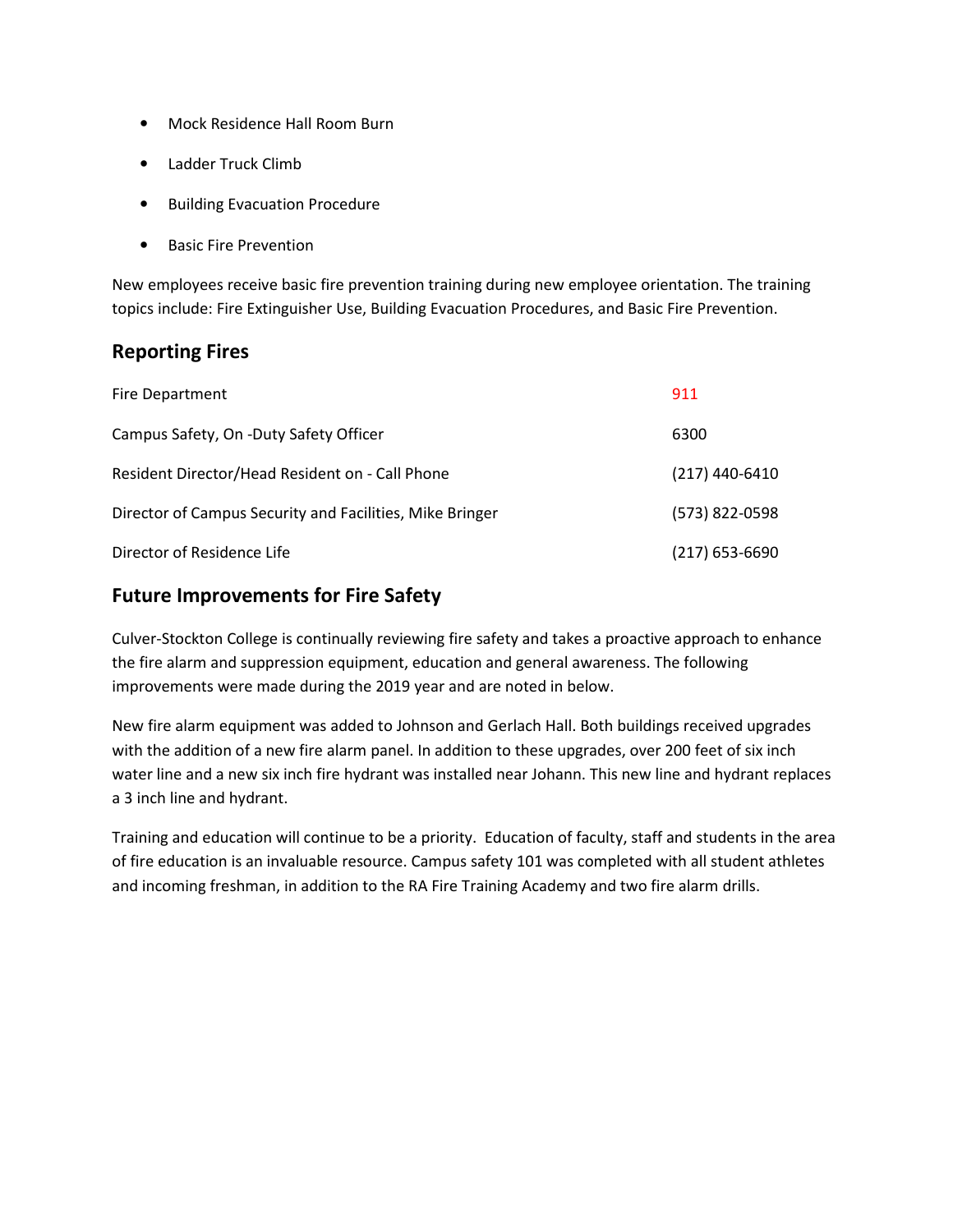### **Residence Hall Fire Systems**

| Culver-<br>Stockton<br>Residence<br><b>Halls</b> | <b>On Site Fire</b><br>Alarm<br>Monitoring | Partial<br>Sprinkler<br>System | Full<br>Sprinkler<br>System | <b>Smoke</b><br><b>Detection</b> | Fire<br>Extinguishers | Evacuation<br>Plans | Fire<br><b>Drills</b> |
|--------------------------------------------------|--------------------------------------------|--------------------------------|-----------------------------|----------------------------------|-----------------------|---------------------|-----------------------|
| Weldon                                           | $\overline{\mathsf{X}}$                    |                                |                             | $\mathsf{X}$                     | $\mathsf{X}$          | $\mathsf{X}$        | $\overline{2}$        |
| Zenge                                            | $\mathsf{X}$                               |                                | $\mathsf{X}$                | $\mathsf X$                      | $\mathsf{X}$          | $\mathsf X$         | $\overline{2}$        |
| <b>Helsabeck</b>                                 | $\mathsf{X}$                               |                                |                             | $\mathsf{X}$                     | $\mathsf{X}$          | $\mathsf{X}$        | 2 <sup>1</sup>        |
| Gerlach                                          | X                                          |                                |                             | $\mathsf X$                      | $\mathsf{X}$          | $\mathsf X$         | $\overline{2}$        |
| <b>McDonald</b>                                  | $\mathsf{X}$                               |                                |                             | $\mathsf X$                      | $\mathsf X$           | $\mathsf{X}$        | $\overline{2}$        |
| Cason                                            | $\mathsf{X}$                               |                                |                             | $\mathsf{X}$                     | $\mathsf{X}$          | $\mathsf X$         | $\overline{2}$        |
| <b>Turley</b>                                    | X                                          |                                |                             | $\mathsf{X}$                     | $\mathsf{X}$          | $\mathsf{X}$        | $\overline{2}$        |
| Clough                                           | $\mathsf{X}$                               |                                |                             | $\mathsf{X}$                     | $\mathsf{X}$          | $\mathsf{X}$        | $\overline{2}$        |
| <b>Stone</b>                                     | $\mathsf{X}$                               |                                | $\mathsf{X}$                | $\mathsf X$                      | $\mathbf X$           | $\mathsf X$         | $\overline{2}$        |
| Wood                                             | $\mathsf{X}$                               |                                |                             | $\mathsf{X}$                     | $\mathsf{X}$          | $\mathsf{X}$        | $\overline{2}$        |
| Johnson                                          | $\mathsf{X}$                               |                                |                             | $\mathsf X$                      | $\mathsf X$           | $\mathsf{X}$        | $\overline{2}$        |
| <b>Shannon</b>                                   | $\mathsf{X}$                               |                                |                             | $\mathsf{X}$                     | $\mathsf{X}$          | $\mathsf{X}$        | $\overline{2}$        |
| <b>Brown</b>                                     | $\mathsf{X}% _{0}$                         |                                | $\mathsf X$                 | $\mathsf{X}% _{0}$               | $\mathsf X$           | $\mathsf X$         | $\overline{2}$        |

Partial Sprinkler System is defined as having sprinklers in the common areas only.

Full Sprinkler Systems is defined as having sprinklers in both common areas and individual rooms.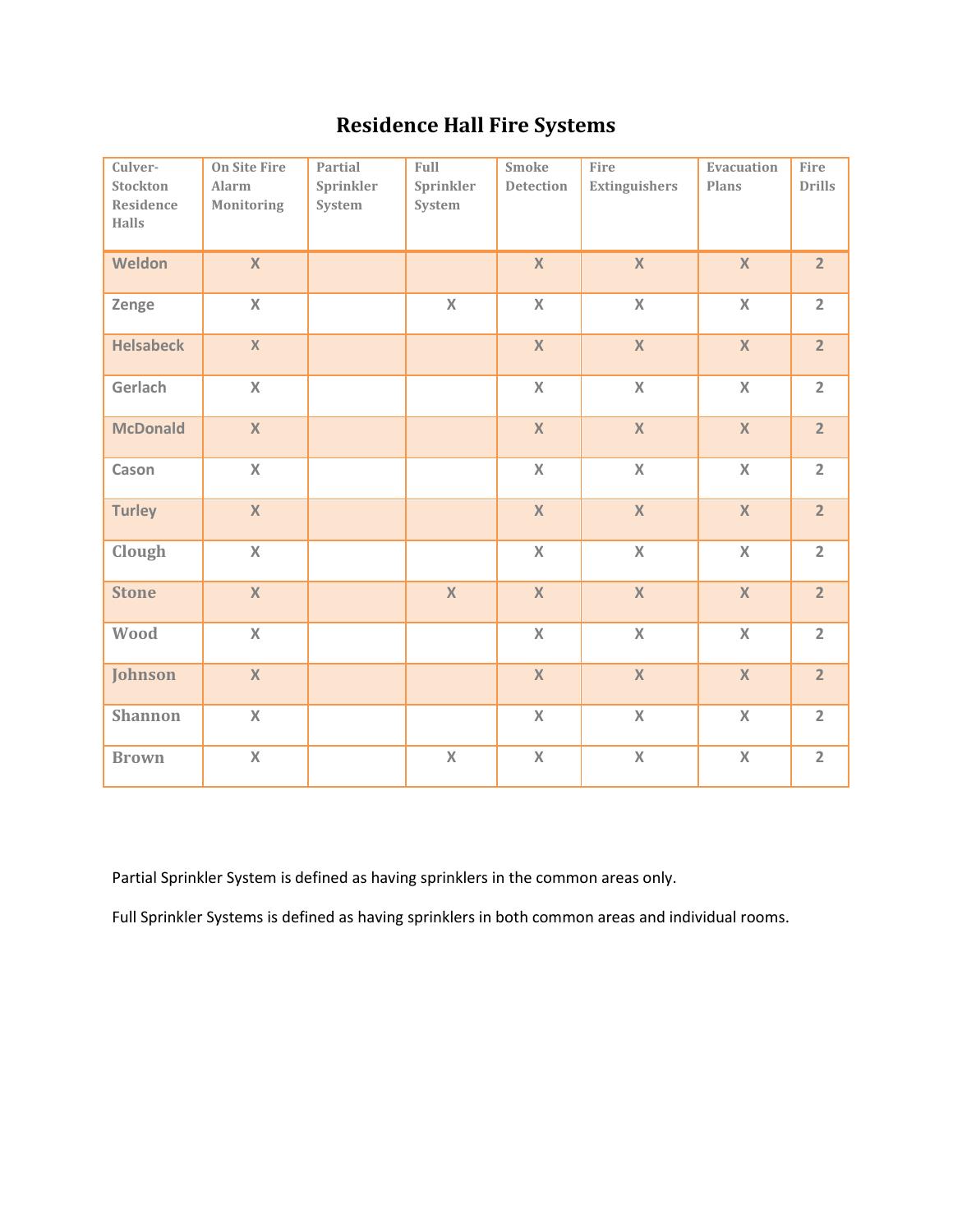| <b>Residence Hall</b> | Fires               | <b>Fire Cause</b>   | Injuries            | Deaths              | Property<br>Damage |
|-----------------------|---------------------|---------------------|---------------------|---------------------|--------------------|
| Weldon                | $\mathbf 0$         | $\mathsf{O}\xspace$ | $\mathsf{O}\xspace$ | $\mathbf 0$         | $\overline{0}$     |
| Zenge                 | $\mathsf{O}$        | $\mathsf O$         | $\mathsf{O}\xspace$ | $\mathsf{O}$        | $\mathsf{O}$       |
| <b>Helsabeck</b>      | $\mathsf{O}\xspace$ | $\mathsf{O}\xspace$ | $\mathsf{O}\xspace$ | $\mathsf{O}\xspace$ | $\overline{0}$     |
| Gerlach               | $\mathsf{O}\xspace$ | $\mathsf{O}\xspace$ | $\mathsf{O}\xspace$ | $\mathbb O$         | $\mathsf{O}$       |
| <b>McDonald</b>       | $\mathsf{O}\xspace$ | $\mathsf{O}\xspace$ | $\mathsf{O}\xspace$ | $\mathsf{O}\xspace$ | $\overline{0}$     |
| Cason                 | $\mathbf 0$         | $\mathsf{O}\xspace$ | $\mathsf{O}\xspace$ | $\mathsf{O}\xspace$ | $\mathbf 0$        |
| Turley                | $\mathsf{O}\xspace$ | $\mathsf{O}\xspace$ | $\mathsf{O}\xspace$ | $\mathsf{O}\xspace$ | $\overline{0}$     |
| Clough                | $\mathsf{O}\xspace$ | $\mathsf{O}\xspace$ | $\mathsf{O}\xspace$ | $\mathbb O$         | $\mathbf 0$        |
| <b>Stone</b>          | $\mathsf{O}\xspace$ | $\mathsf{O}\xspace$ | $\mathsf{O}\xspace$ | $\mathsf{O}\xspace$ | $\circ$            |
| Wood                  | $\mathsf{O}\xspace$ | $\mathsf{O}\xspace$ | $\mathsf{O}\xspace$ | $\mathbb O$         | $\mathbf 0$        |
| Johnson               | $\mathsf{O}\xspace$ | $\mathsf{O}\xspace$ | $\mathsf{O}\xspace$ | $\mathsf{O}\xspace$ | $\circ$            |
| Shannon               | $\mathsf{O}\xspace$ | $\mathsf{O}\xspace$ | $\mathbb O$         | $\mathcal O$        | $\mathbf 0$        |
| Brown                 | $\mathsf{O}\xspace$ | $\mathsf{O}\xspace$ | $\mathbb O$         | $\mathcal O$        | $\mathcal O$       |

## **Campus Residential Facilities Fire Report 2019**

In 2019 there were no fires documented in residence halls.